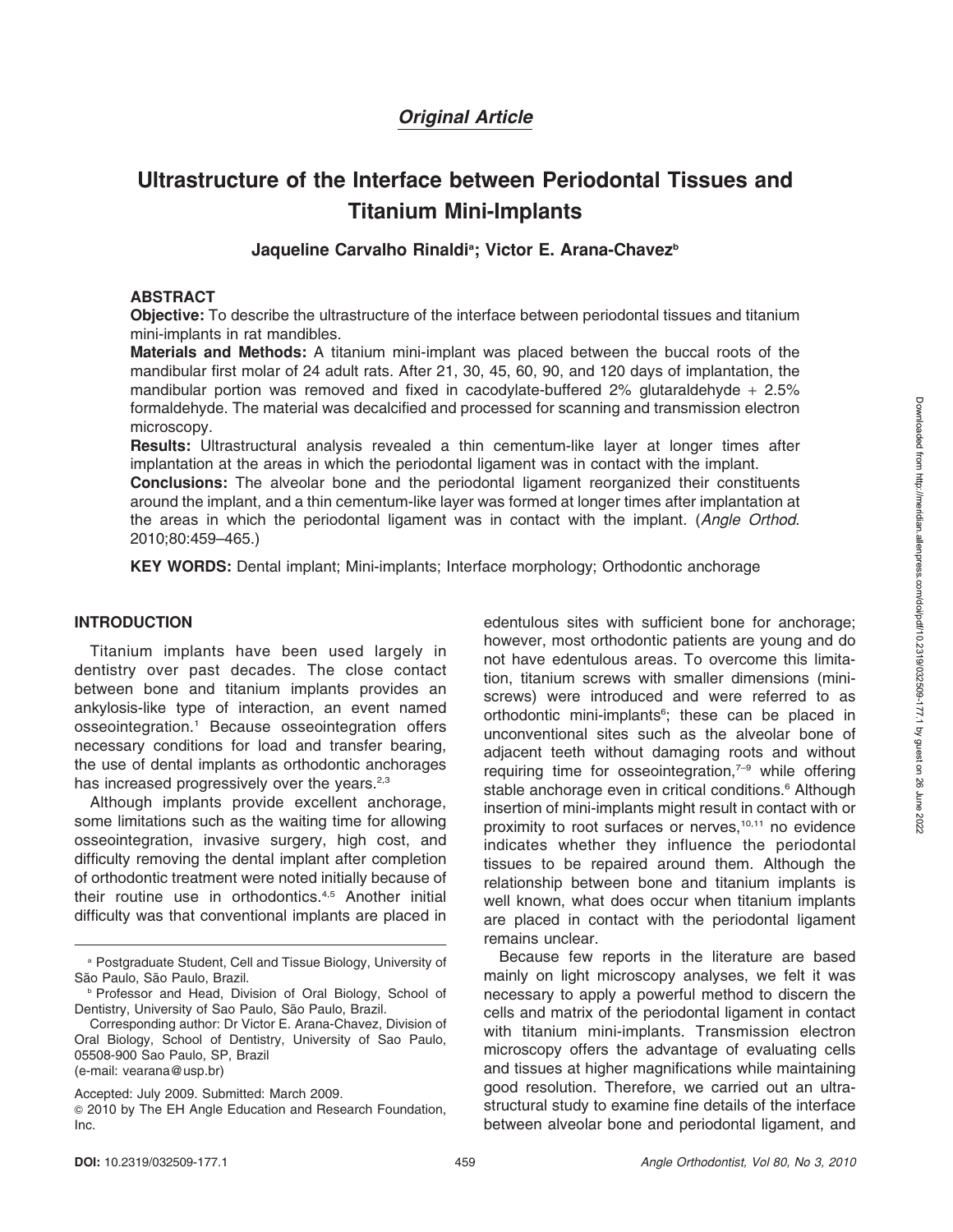

Figure 1. Drawings show the site where the implant is placed (a), the fracture of resin block for removal of the implant (b, c, d), and how the interface between the periodontal tissues and the implant appears in the semithin sections (e).

of titanium mini-implants placed between the roots of the mandibular first rat molar.

# MATERIALS AND METHODS

#### Mini-implants

Commercially pure titanium mini-implants 1.4 mm in length and 1.2 mm in diameter were manufactured for this study (INP System, São Paulo, Brazil). Before surgeries were performed, all instruments were sterilized in a Prosmatic T 215 autoclave (Prismatec, São Paulo, Brazil) for 30 minutes at  $180^{\circ}$ C.

# Animals

Twenty-four 3-month-old male Wistar rats weighing 350 g were housed with a 12-hour light/dark cycle and were allowed a standard pellet diet and tap water ad libitum throughout the experiments. Principles of laboratory animal care (NIH publication 85-23, 1985) and national laws were observed for the present study, which was authorized by the Ethics Committee of the University of São Paulo, Brazil.

# **Surgery**

The animals were anesthetized intramuscularly with a combination of ketamine hydrochloride (Ketalar®, Parke Davis, Brazil) and xylazine (Rompun®, Bayer SA, Brazil) at concentrations of 6 mg and 0.7 mg/100 g body weight, respectively. The surgical area was shaved with a razor blade and was cleaned with an alcoholic solution of iodine. A total flap was made by a horizontal incision in the buccal face at the level of the right first lower molar. After careful dissection of the periosteum was performed, a cortical hole was drilled between the mesial and distal buccal roots of the first molar with a slowspeed (800 rpm) dental handpiece, using a sequence of three drills (0.5, 0.9, and 1.2 mm diameter) with copious irrigation of sterile physiologic saline to avoid heating.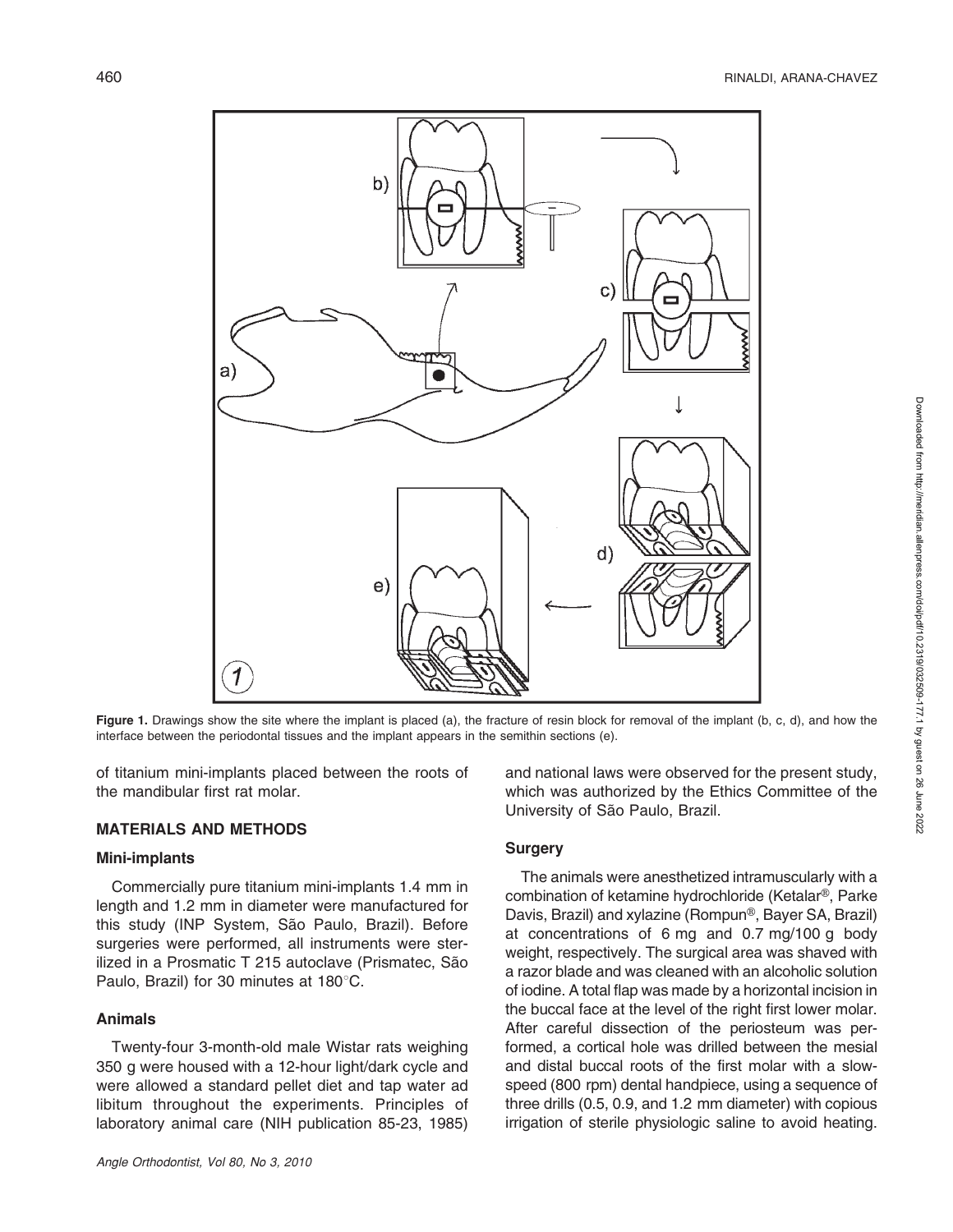

Figure 2. Scanning electron micrographs after fracture of a resin block from a specimen at 120 days after implantation to correlate the grooves and ridges of the two fragments of the same block. In 2a, the half resin block that has retained the titanium mini-implant (TI) appears free of any residual resin. Periodontal tissues (Pt) can be observed at both sites of the implant in intimate contact with its threads. In 2b, the corresponding replica from 2a appears free from the mini-implant, exhibiting grooves and ridges on its surface, with shape and dimensions comparable with those of the threads from the implant. Bar = 100  $\mu$ m. Figure 3. Scanning electron micrograph shows a higher magnification view from a region at the interface between the periodontal tissues (Pt) and the thread (T) from a mini-implant. Observe that osseointegration has taken place. Bar = 35 um. Figure 4. Light micrograph shows a semithin section of periodontal tissues detached from a titanium implant in a resin-embedded specimen at 60 days after implantation. Observe the alveolar bone (B) and the periodontal ligament (PL) adjacent to the space that remains after detachment of the implant (Is). Bar =  $100 \mu m$ .

Then, the miniscrew was installed on the right mandible (Figure 1a) in contact with the periodontal tissues, and the scrap was sutured with polyglactin 910 (Vicryl® 6.0, Ethicon, Somerville, NJ). All intraoral procedures were carried out under a surgical stereomicroscope (DF Vasconcellos, São Paulo, Brazil) at magnifications ranging from  $125\times$  to 200 $\times$ .

# Tissue Processing

Screws and the general health of rats were checked daily. A screw was considered successful when, at the end of the experimental period, it showed no mobility in situ, and the sound on percussion was clear; otherwise, the animal was discarded.

After 21, 30, 45, 60, 90, and 120 days, the rats were anesthetized, the miniscrews were evaluated as described previously, and the mandible portion containing the first molar and the implant were removed using a dental handpiece with a carborundum disk.

The samples were dissected out and fixed in 2% glutaraldehyde + 2.5% formaldehyde (freshly prepared from paraformaldehyde) buffered at pH 7.4 with 0.1 M sodium cacodylate under microwave irradiation.<sup>12</sup> Then, specimens were washed in the same buffer for 1 hour and were decalcified in 4.13% ethylenediaminetetraacetic acid (EDTA), pH 7.2, under microwave irradiation for 15 hours, washed in the same buffer, postfixed in 1% osmium tetroxide for 2 hours, dehydrated in graded concentrations of ethanol, and embedded in Spurr resin. The blocks were fractured into two fragments using a groove that was made with a steel disk as a guide (Figure 1b).

After the fracture occurred, the screw usually was retained on one fragment, and the other one showed the interfacial replica of resin (Figure 1c). Some specimens containing the implant and their corresponding replicas were processed for scanning electron microscopy (SEM) to correlate the grooves and ridges of the two fragments of the same block. The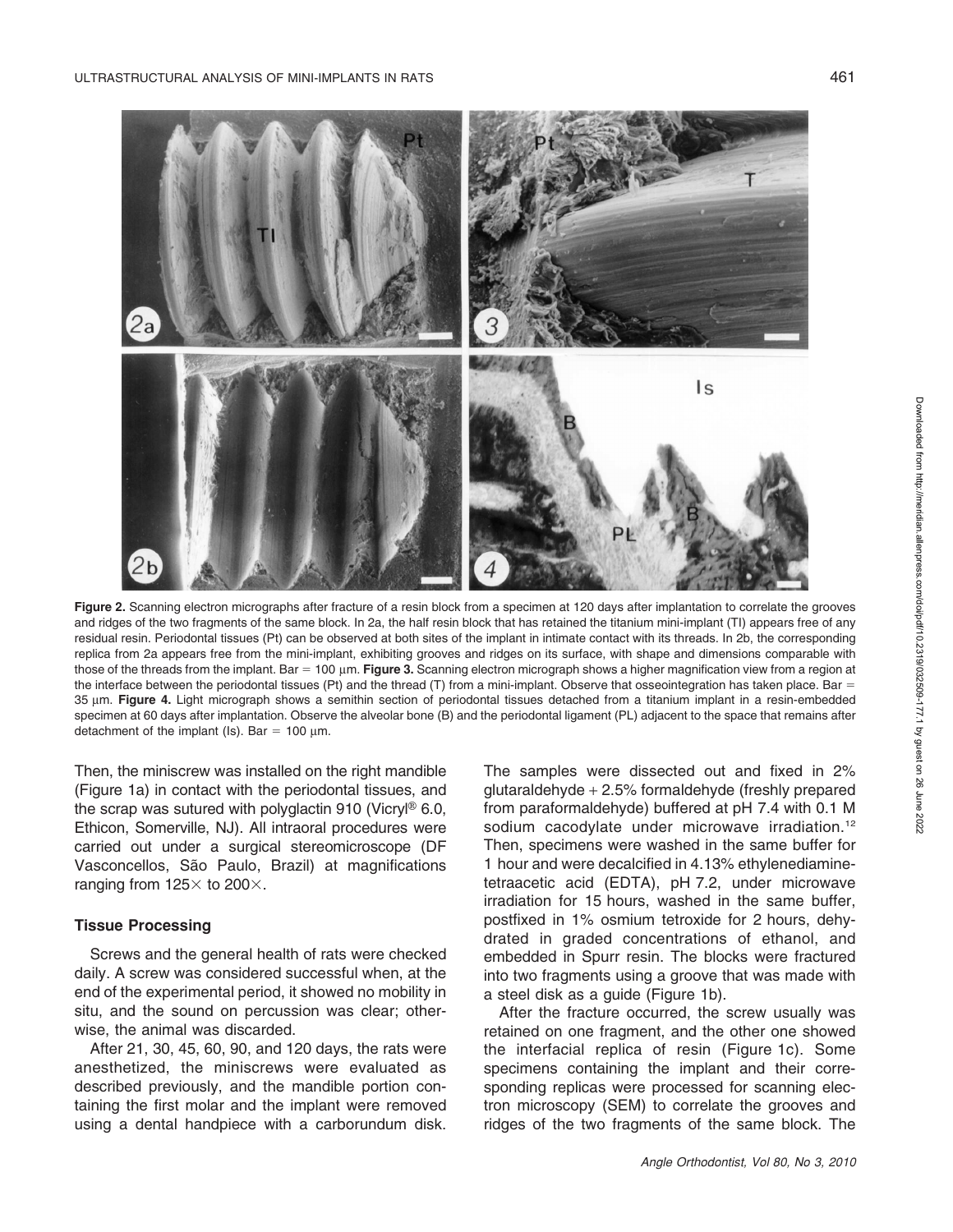

Figures 5-11. Transmission electron micrographs at the interface between forming alveolar bone and the implant space. Figure 5. The boneimplant interface at 21 days after implantation shows portions of osteoblast-like cells (O) in which well-developed synthesis organelles can be observed. These cells are present between the unmineralized bone matrix (UM) and the implant space (Is). Bar =  $0.25 \mu m$ . Figure legends continued on next page.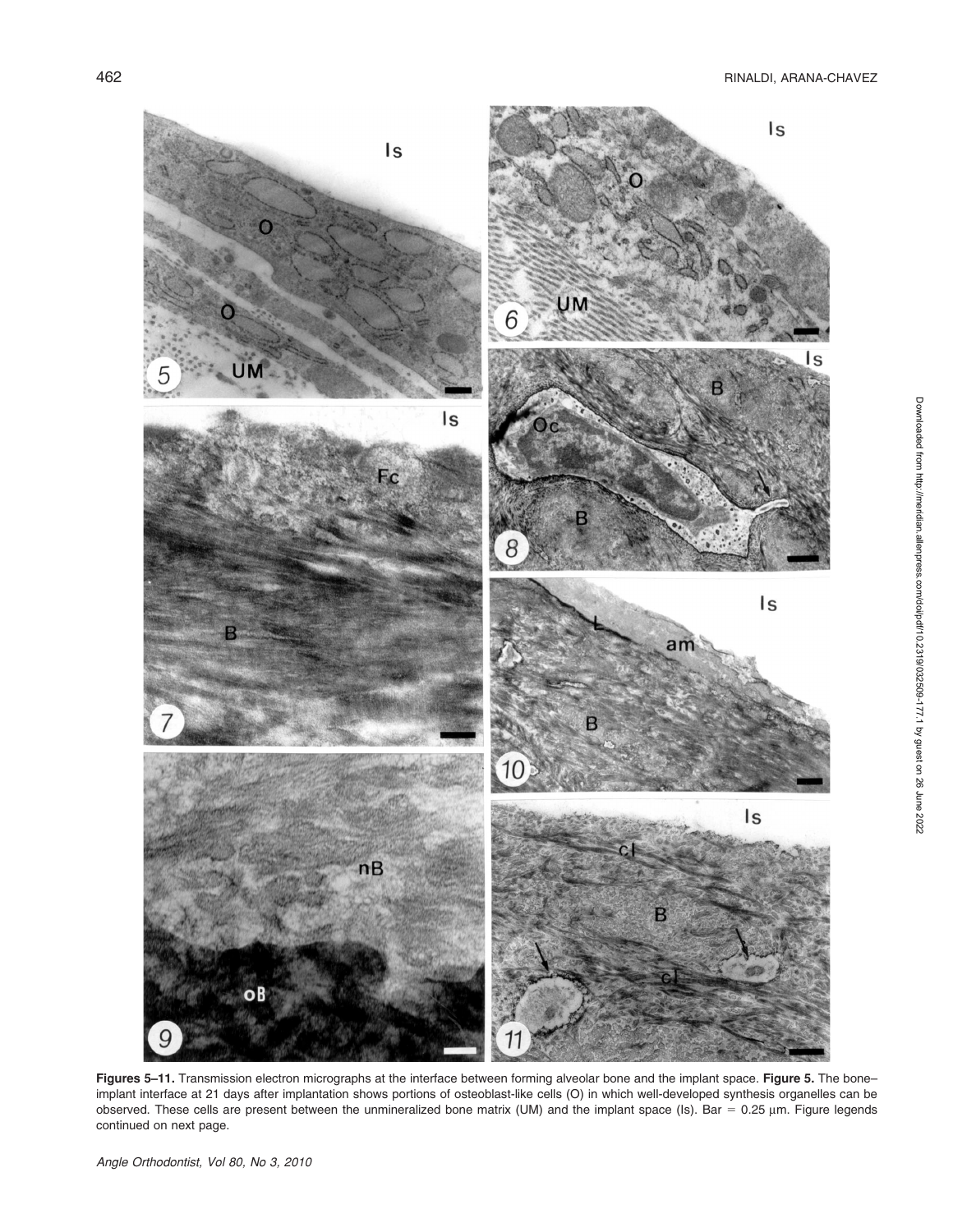remaining samples had the implants removed and were re-embedded in Spurr resin (Figure 1d) and trimmed; semithin sections were obtained using a Microm HM-360 microtome (Thermo Fisher Scientific Inc, Waltham, Mass) equipped with a glass knife. Toluidine blue–stained sections 500 micrometers thick and containing alveolar bone and/or the periodontal ligament–implant interface (Figure 1e) were trimmed for cutting of 80-nanometer-thick ultrathin sections that were collected onto copper grids, stained with uranyl acetate/lead citrate, and examined in a Jeol 1010 (Jeol Ltd, Tokyo, Japan) transmission electron microscope operating to 80 kv.

The half resin blocks kept for SEM examination and the implants removed from resin-embedded tissue were mounted on aluminum stubs for sputtering with a 25-nm layer of gold in a Balzers SCD 050 apparatus (Bal-Tec AG, Principality of Liechtenstein). The samples were examined in a Jeol 6100 (Jeol Korea Ltd) scanning electron microscope operating to 10 to 15 kv.

# RESULTS

The mini-implants removed from resin blocks examined under SEM showed no residual resin. The groove/ ridge surface of the resin-embedded issues (replica) exhibited shape and dimensions comparable with those of the threads from the removed implants (Figures 2a,b). The half resin blocks analyzed by SEM (Figure 3) and the semithin sections (Figure 4) showed bone in contact with the titanium surface. The periodontal tissues were in close relation to the implant space; no signs of inflammation or epithelial invasion were detected at the interfaces examined (Figure 4).

Ultrastructural analysis of the interface between the alveolar bone and the implant showed newly formed bone in all the specimens, which became mature as the time periods became longer. Twenty-one days Downloaded from http://meridian.allenpress.com/doi/pdf/10.2319/032509-177.1 by guest on 26 June 2022 Downloaded from http://meridian.allenpress.com/doi/pdf/10.2319/032509-177.1 by guest on 26 June 2022

after implantation, the bone–implant interface showed many areas in which flattened cells appeared at the implant boundary. Secretory osteoblasts showing welldeveloped synthetic organelles in contact with unmineralized bone matrix (osteoid) were identified over the implant (Figure 5). Active osteoclasts also were noted at this early time point. At 30 days, a layer of flattened cells, which resembled bone lining cells, was always present between the new bone and the implant. In addition, a thin electron-opaque line was seen surrounding the implant. The specimens at 45 days showed connective (osteoblast-like) cells, surrounded by a collagen-rich organic matrix at the implant boundary (Figure 6). At later times (60 and 90 days after implantation), some regions of the interface exhibited portions of flattened cells, which were entrapped against the implant (Figure 7). In other regions, the alveolar bone reached the implant surface, exhibiting some osteocytes close to the interface (Figure 8). The boundary between the newly formed bone and the original bone was observed clearly in these specimens (Figure 9). An electronopaque line (''laminae limitans') of bone was observed in some regions. Adjacent to this region, an amorphous material or collagen fibrils were observed in contact with the implant space (Figure 10). The collagen fibrils immediately adjacent to the implant appeared to be aligned parallel to its surface; those from the interface were arranged randomly. Similar findings were observed in rats after 120 days of implantation, but the alveolar bone appeared with a typical mature aspect. Typical cement lines were frequent at these regions (Figure 11).

In the areas in which the implant was placed in contact with the periodontal ligament, it appeared with its typical aspect as the time periods became longer. Thus, at advanced times (60 to 120 days), fibroblasts appeared interspersed among bundles of collagen fibrils (Figure 12); however, they exhibited no special

 $\leftarrow$ 

Figure 6. A specimen at 45 days after implantation showing an osteoblast-like cell (O) adjacent to the implant space (Is) that is surrounded by a collagen-rich unmineralized bone matrix (UM). Bar =  $0.25 \mu m$ . Figure 7. Newly formed alveolar bone (B) apposed to the implant surface at 60 days after implantation is observed. A flattened cell (Fc) appears to be entrapped by the forming bone against the implant surface (Is), in which no clearly distinguished organelles are present into its cytoplasm. Bar =  $0.25 \mu m$ . Figure 8. The alveolar bone (B) is present in contact with the implant surface (Is) in a specimen at 90 days after implantation. An osteocyte (Oc) appears inside a lacuna close to the interface, and an osteocyte process arises from its cell body (arrows). Bar =  $1 \mu m$ . Figure 9. A higher magnification view at the boundary between newly formed alveolar bone (nB) and the original alveolar bone (oB) in a specimen at 60 days after implantation. Bar = 0.12  $\mu$ m. Figure 10. The interface between alveolar bone (B) and the implant at 90 days after implantation shows an electron-opaque line, similar to the ''laminae limitans'' (L) close of the implant space (Is). A 1.5-µm-thick layer of amorphous afibrillar material (am) with variable appearance is observed in contact with the implant space, adjacent to the "laminae limitans." Bar =  $0.5 \mu m$ . Figure 11. Observe that the alveolar bone (B) has reached the implant surface (Is) at 120 days after implantation. Some osteocyte processes (arrows), which are observed at the interior of canaliculae, appear in the vicinity of the interface. Typical cement lines (cl) are seen in the alveolar bone. Bar =  $0.5 \mu m$ .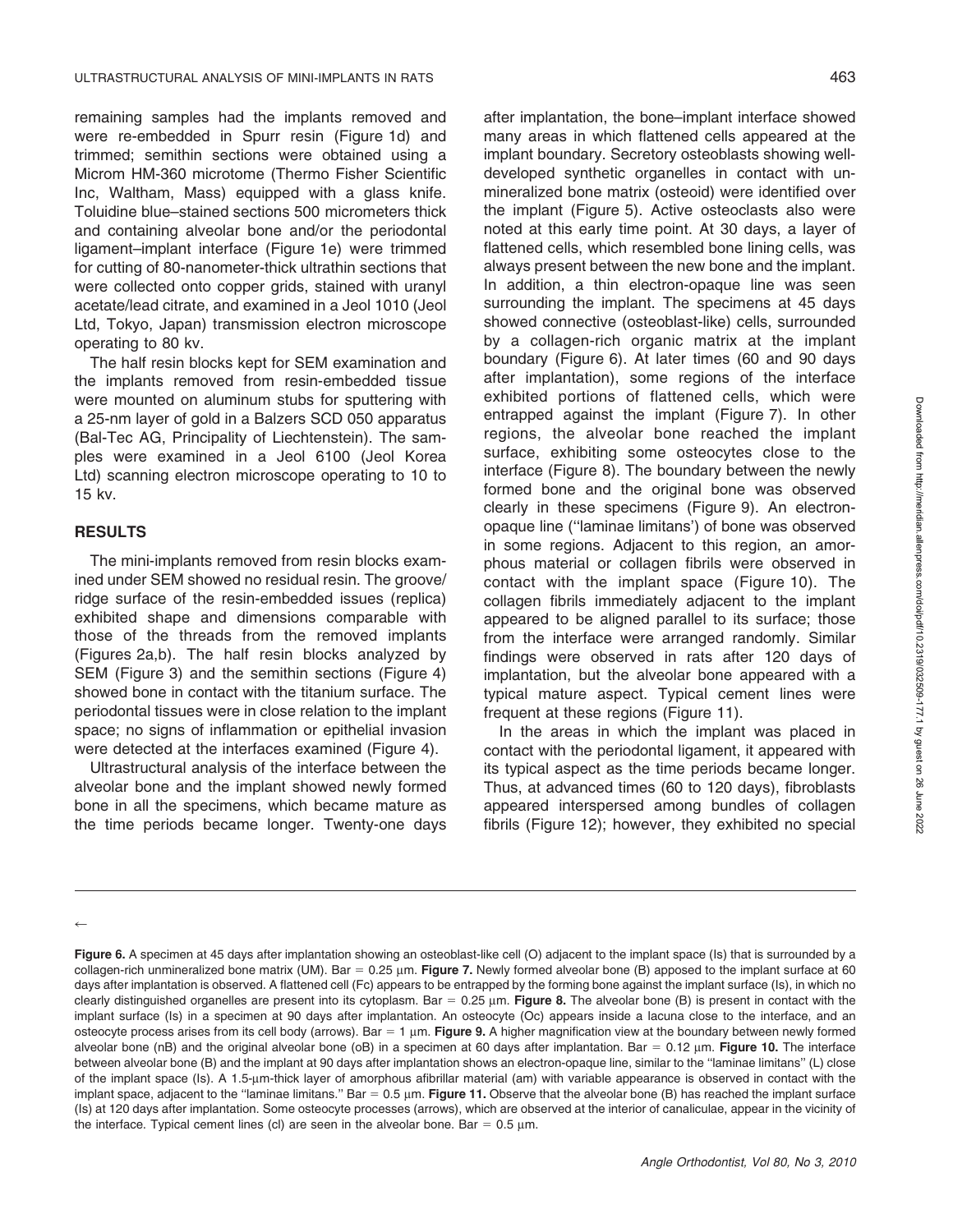

Figures 12–13. Transmission electron micrographs at the interface between periodontal ligament and implant space. Figure 12. The periodontal ligament from a region that appears close to the implant surface at 60 days after implantation contains fibroblasts (F) with well-developed synthesis and secreting organelles. They are surrounded by numerous bundles of collagen fibrils (cf). Bar = 1  $\mu$ m. Figure 13. A dense amorphous material that contains some collagen fibrils (arrows) is forming a 1.35-µm-thick cementum-like layer (asterisk) over the implant surface (Is) in a specimen at 120 days after implantation. At the adjacent periodontal ligament, some bundles of cross-sectional collagen fibrils (cf) are observed. The inset shows higher magnification of the squared area at the cementum-like layer. Bar =  $0.5 \mu m$ .

arrangement in relation to the implant surface. In some areas, a dense amorphous material that appeared to contain some collagen fibrils was detected forming a cementum-like layer, approximately 1 to 1.5  $\mu$ m thick, that seemed to cover the implant; the collagen fibrils, however, were not inserted into collagen bundles or Sharpey's fibers (Figure 13).

# **DISCUSSION**

The present study showed that periodontal ligament around titanium mini-implants placed between the roots of rat molars formed a very thin layer of cementum-like tissue that could be observed only under transmission electron microscopy.

The present investigation evaluated unloaded miniimplants, because recent experimental animal studies reported that loading time has no statistically significant influence on osseointegration, thus yielding no differences in the percentage of bone-to-metal contact between loaded and unloaded mini-implants.<sup>13-15</sup> Early times (less than 21 days) were not studied, so the stages in which the first reactions took place could be avoided. This was done because the study sought to determine what does occur when the periodontal ligament comes in contact with titanium.

In general, the osseointegration pattern observed in the alveolar bone resembled the one previously reported in other bones like tibia.<sup>16,17</sup> Thus, the more staggering finding was the presence of a cementum-like layer covering the implant at longer times when titanium established contact with the periodontal ligament. Although this possibility has been stated previously by some authors,<sup>18–21</sup> the formation of a layer of cementum in their studies was restricted to areas in which the

Angle Orthodontist, Vol 80, No 3, 2010

implant touched the root, which was not necessarily the case in our study results. The earlier times exhibited areas of periodontal ligament in which collagen bundles with numerous fibroblasts appeared in close relation to the mini-implant. Later, notably after 90 days, a conspicuous cementum-like layer constituted the tissue boundary at the interface between the periodontal ligament and the mini-implant. Ultrastructural detection of a mineralized tissue in contact with the implant surface supports the idea that periodontal ligament fibroblasts are capable of forming a hard tissue.<sup>22-24</sup> Thus, the titanium surface through its well-known biocompatibility exerts an effect on the periodontal ligament to lay down a covering hard tissue layer at later times after implant placement. The possibility of cementoblasts covering the cementum of adjacent roots, after having migrated to form the cementum-like layer, also should be considered.<sup>25</sup> The cementum-like layer contained some collagen fibrils into its milieu; this is somewhat similar to the acellular extrinsic fiber cementum that is formed by fibroblasts during cementogenesis.20 Nevertheless, although the layer had a cementum-like appearance, it did not contain inserted collagen bundles (Sharpey's fibers), leaving it toward the adjacent periodontal ligament. Thus, it was not a true periodontal ligament if one takes into consideration that a functional periodontal ligament has its collagen bundles inserted into its neighboring hard tissues.

In summary, our findings show that repair occurred at the mini-implant surface through cementoblastic activity. In addition, the periodontal ligament space was well preserved in all specimens, and no microankylotic spots were detected.